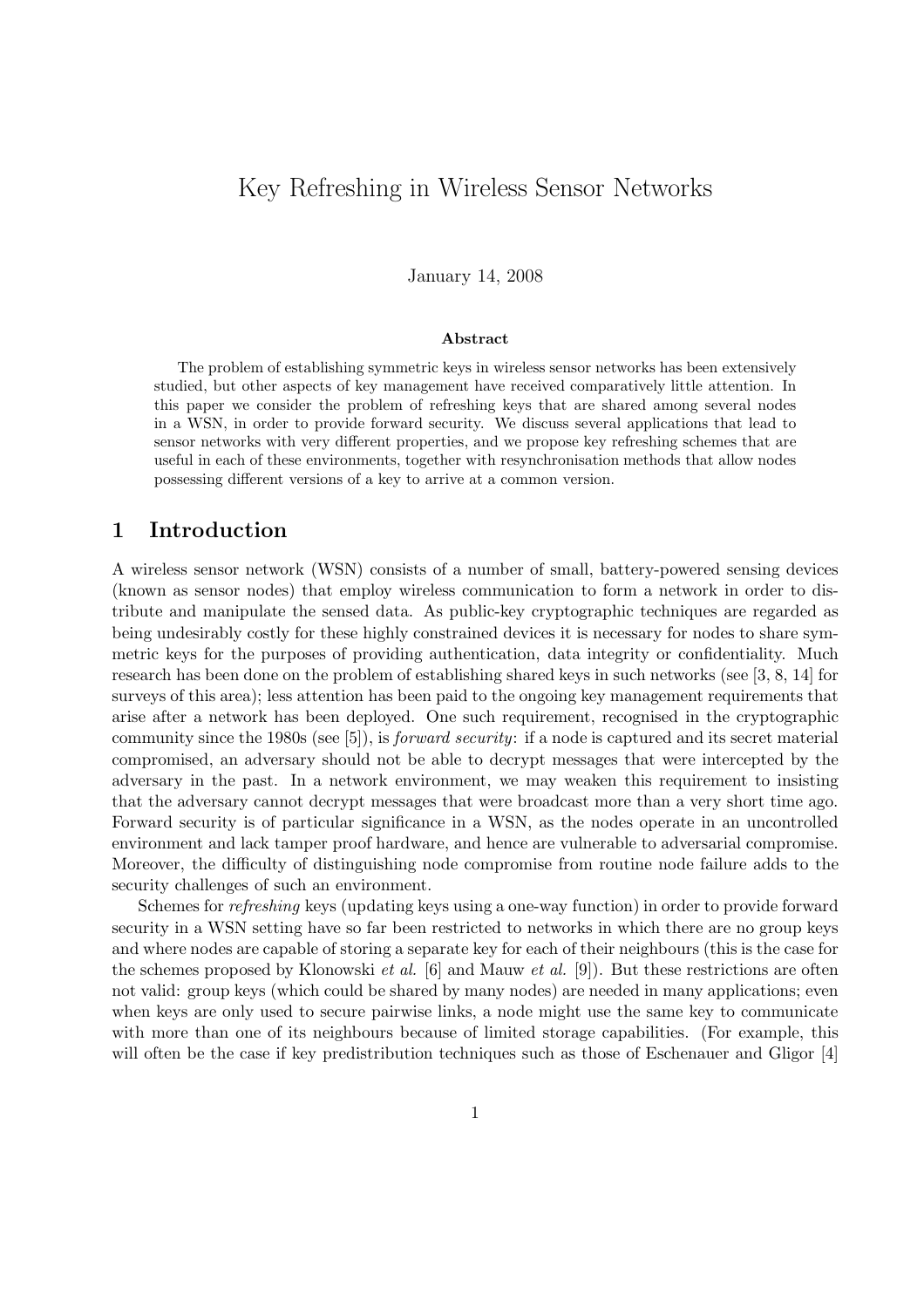or Lee and Stinson [7] are used.) Indeed, when a network is dense, the number of secure links a node might want to establish might exceed the number of keys it is able to store. In this paper we consider how to provide forward security by key refreshing in networks with these more general patterns of key sharing.

In Section 2 we consider definitions of forward security appearing in the literature, and examine standard techniques for refreshing pairwise keys, as well as those that have been proposed for a sensor network context.

In Section 3 we discuss several applications for sensor networks that give rise to five distinct categories of networks with differing properties. As suggested by the examples given in [13] by Römer and Mattern, the properties of sensors and their communication patterns can vary much more widely than is acknowledged in much of the sensor network literature. The network environments we describe encompass a wide range of possible WSNs: sensors may be fixed or mobile, the network may be dense or sparse, the amount of communication within the network may be steady, or it may fluctuate. In fact, the schemes we propose are not restricted to sensor networks, but may find application in any network in which symmetric keys are shared by more than two entities. We assume that each node stores a number of symmetric keys from some key pool, and that each key is potentially stored by a number of different nodes. We further suppose that a node is able to determine its neighbours: nodes with which it shares at least one key, and which are within its communication range.

In Section 4 we propose schemes for updating keys to provide forward security in the first two environments we have identified.

In Section 5 we discuss a scheme appropriate for the remaining three environments, and provide schemes for resynchronising the versions of keys possessed by nodes in cases where the nodes hold differing versions of the same key. We conclude with a discussion of some further issues relating to key refreshing in WSNs.

## 2 Forward Security through Pairwise Key Refreshing

In this section we describe standard techniques for achieving forward security for a single pairwise key, as well as two schemes that have been proposed in a sensor network context. We then point out the problems of extending pairwise schemes to the setting where a key is shared by more than one node in a network.

### 2.1 Notions of Forward Security

Provably secure refreshing In [1], Bellare and Yee describe how symmetric keys can be refreshed using a *stateful generator*: a pseudorandom bit generator that takes a state as input, then produces an output block and a new state, which is used as the input for the next iteration of the generator. Such a generator is defined to be forward secure if an adversary who is given access to the state of the generator at a time of its choice cannot feasibly distinguish the sequence of bits previously output by the generator from a random sequence. A stateful generator can be used for key refreshing in the following manner. Let  $g: \{0,1\}^s \to \{0,1\}^{b+s}$  be a pseudorandom generator (such as the Blum-Blum-Shub generator [2], for example) and let  $s_0$  be a randomly chosen s-bit initial state. The first b bits of  $g(s_0)$  are output as an initial key  $k_1$ , and the remaining s bits are stored as the state  $s_1$ . A sequence of keys  $k_i$  can then be produced by applying g to the state  $s_{i-1}$ , updating the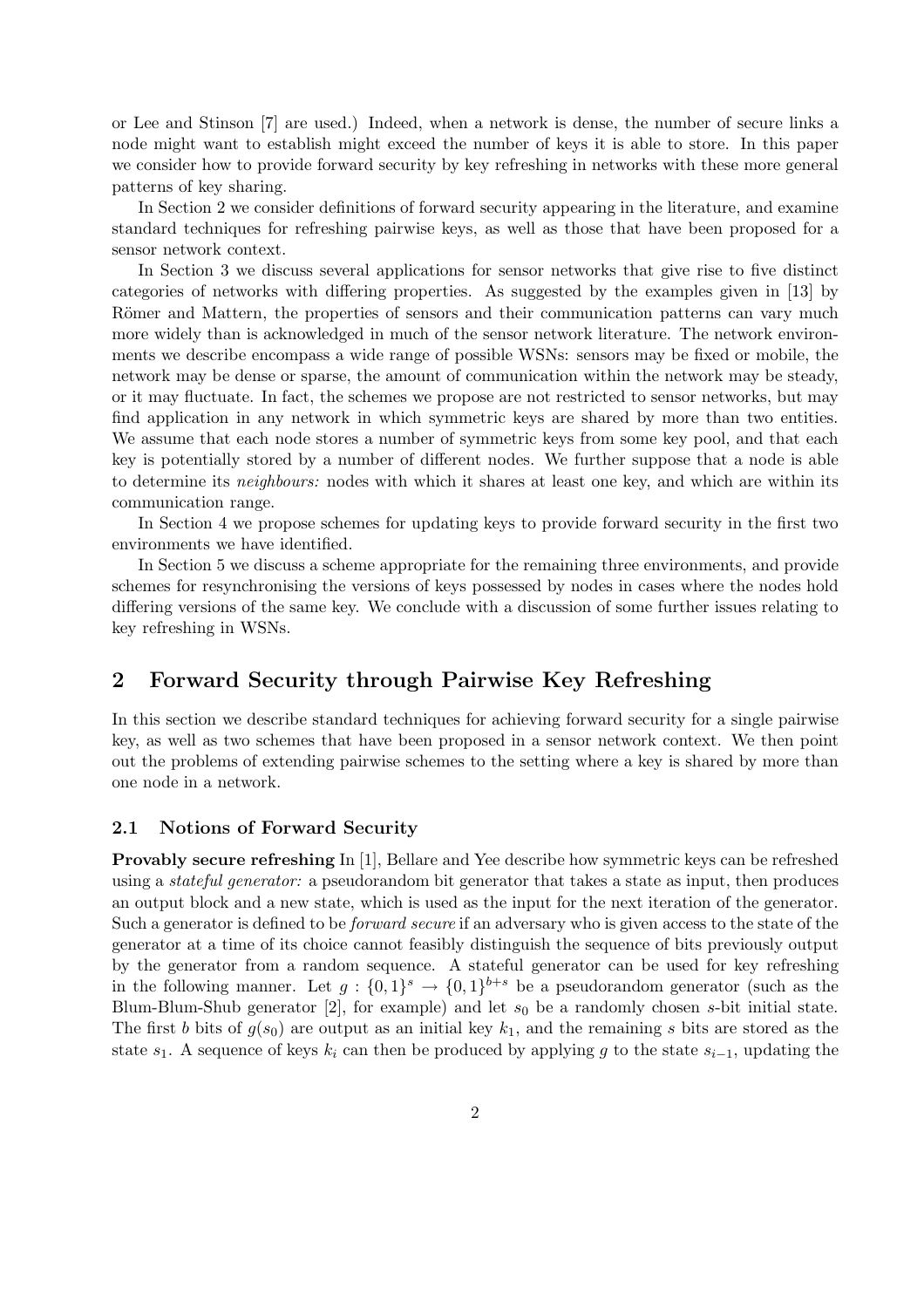state using the output of g each time. Bellare and Yee prove that this stateful generator is forward secure, provided that  $g$  is pseudorandom. As this process is deterministic, two entities who share an initial common state can use this method to produce a forward-secure sequence of shared keys without any communication overheads.

In the constrained environment of a WSN, however, the use of a provably secure generator is likely to prove too computationally expensive. Also, the need to store the generator's internal state as well as the current key represents an additional overhead. In order to realise a significant gain in efficiency, it may therefore be deemed acceptable in a sensor network context to consider a weaker form of forward security, namely: given a version of a key, it should be computationally infeasible to decrypt any ciphertexts produced with prior versions of the key. This can be achieved by the use of a one-way function. This is a standard technique that can be described as follows.

Standard refreshing Suppose that nodes Alice and Bob share a symmetric key k taken from a key space K. Let  $f: K \to K$  be a public one-way function (so f can be efficiently computed, but it is difficult to find an inverse image under f). In practice, we may build a one-way function  $f$ from a secure hash function.

Define the *i*th version  $k_i$  of the key k by  $k_0 = k$  and  $k_i = f(k_{i-1})$  for  $i \ge 1$ . Initially, both Alice and Bob store version 0 of the key. Whenever they exchange an encrypted message, they use the current version of the key. After exchanging the message, they replace their key  $k_i$  by  $k_{i+1} = f(k_i)$ , and destroy the original key  $k_i$ . This process is known as *refreshing* the key. Note that if Alice or Bob are compromised, the adversary only comes into possession of the most up-to-date version  $k_i$  of the key. The adversary is unable to compute any previous version  $k_j$  of the key, where  $j < i$ , because f is one-way, and so cannot decrypt any ciphertexts intercepted before the node compromise. This method therefore satisfies the restricted notion of forward security (although it does not acheive Bellare and Yee's indistinguishability property, as the function  $f$  can be used to distinguish a sequence of keys from a random sequence). Both standard and provably secure refreshing require no communication overhead. The former technique is a little more efficient, but the latter technique has the advantage of a more precisely defined security model. In our schemes, which we describe in Sections 4 and 5, either technique can be used.

#### 2.2 Forward Security in Sensor Networks

The literature contains examples of schemes for refreshing pairwise keys that have been proposed specifically for WSNs. In [9], Mauw, van Vessem and Bos consider a network in which each node communicates directly with a base station. Each node *n* shares a unique initial key  $x_n^0$  with the base station, and the standard refreshing technique described in Subsection 2.1 is used, with key  $x_n^i$  being generated as  $\mathcal{H}(x_n^{i-1})$ , where  $\mathcal{H}$  is a one-way hash function (the authors suggest the use of SHA-1).

Klonowski, Kutylowski, Ren and Rybarczyk consider the scenario in which every node "shares" a separate pairwise key with each neighbour" [6]. Their scheme also employs a one-way function F but, based on a key distribution mechanism in [11], incorporates an element of randomness. In their scheme, if nodes A and B share key  $k_{AB}$  and A wants to send a message to B, then A encrypts the message using a key  $k' = F(k_{AB}, i)$ , where i is chosen uniformly at random from the set  $\{0, 1, \ldots, l\}$ for some small  $l$ . Node  $B$  then has to perform several trial decryptions in order to determine the precise value of i and hence  $k'$  that was used. This is more computationally expensive than the standard pairwise refreshing technique, and has the complication that B must succeed in receiving and decrypting the message in order for key refreshing to occur successfully. The presence of the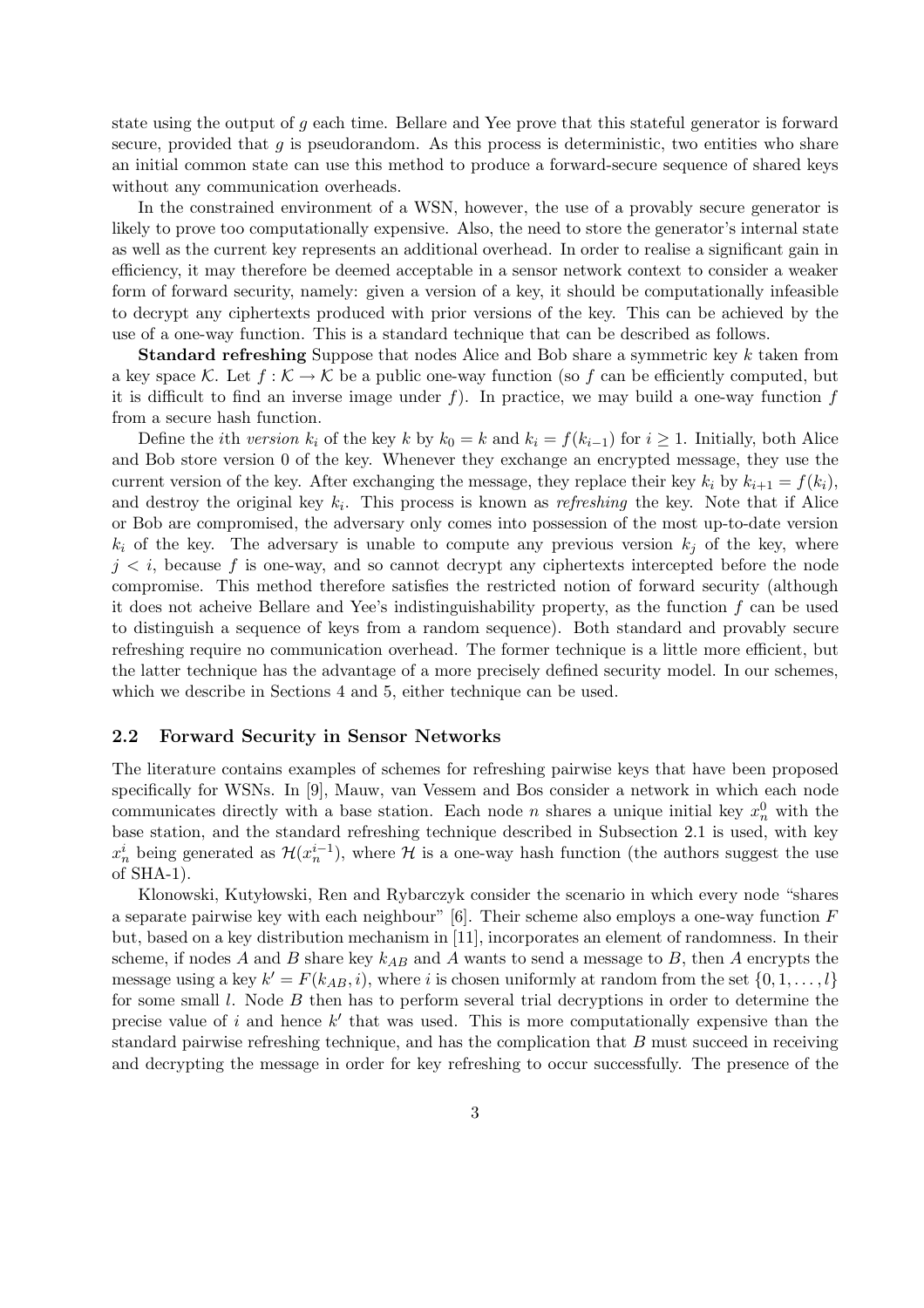randomness does, however, provide the additional property that an adversary that possesses an old version of a key will eventually be unable to determine newer versions of the key unless it has continued to monitor all the messages sent using intermediate versions of that key. Note that real randomness, rather than pseudorandomness, must be used for this additional property to hold (as we may assume that node compromise reveals the state of any pseudorandom generator used by the node). This limits the applicability of the scheme. Note also that the computational burden of trial decryptions may be eliminated from this scheme at the expense of a little more communication complexity by appending the random bits used in key refresh to the message from  $A$  to  $B$ .

Since randomness is not needed for forward security, and a security model where the randomness has benefits must involve a weakening of the standard model considered for sensor networks (in which an adversary is capable of intercepting all communication), we do not consider randomness in the schemes we present later in the paper.

The schemes we have considered so far all involve refreshing keys that are shared by exactly two entities. As discussed in the introduction, however, many sensor network applications involve keys that are shared by more than two participants. Refreshing keys in this situation becomes more complicated; in the following subsection we discuss some of the issues that arise.

#### 2.3 Problems that Arise when Widely Shared Keys are Refreshed

When seeking to maintain forward security when a key  $k$  is shared by more than two nodes, a pairwise key refreshing scheme cannot be used without some modifications. If user  $X$  is currently storing version i of the key k, we write  $vn_k(X) = i$ . In the standard two node schemes discussed in Subsection 2.1, it is clear that  $vn_k(Alice) = vn_k(Bob)$  at all times, whereas this will not usually be the case if more than two nodes use the same key. If communicating nodes simply refresh their keys after each message, other nodes using the same key will not necessarily be aware that a message has been transmitted and so will not refresh their key appropriately. This causes two problems:

- (Undecipherable messages) If users X and Y are such that  $vn_k(X) < vn_k(Y)$ , we have a problem if X sends a message to Y using version  $vn_k(X)$  of k (since Y cannot decrypt). So we need to have a mechanism to ensure that the version numbers of  $X$  and  $Y$  are synchronised.
- (Degradation of forward security) Suppose some node Z has refreshed its key less than communicating nodes X and Y, so  $vn_k(Z) < vn_k(X) = vn_k(Y)$ . Then the compromise of Z allows an adversary to decipher any messages exchanged by  $X$  and  $Y$  using versions of the key lying between  $vn_k(Z)$  and  $vn_k(X)$ . So we need to have a mechanism to ensure that no node stores a "very old" version of a key.

The first problem could be solved by requiring nodes to use a different version number of the key for each pairwise communication link they maintain. A node would have to store a set of version numbers (one for each link) together with the version of the key corresponding to the lowest of these version numbers. But this causes a proliferation of version numbers and so this solution is often unrealistic because of storage constraints in the WSN model. Moreover, the second problem becomes worse.

In this paper we propose two alternative classes of solutions. In Section 4 we address the problems of undecipherable messages and degradation of forward security by describing mechanisms to ensure that all nodes update their copy of  $k$  at essentially the same time (synchronised key refresh $inq$ ). However, in some applications this approach is unrealistic, and so in Section 5 we describe a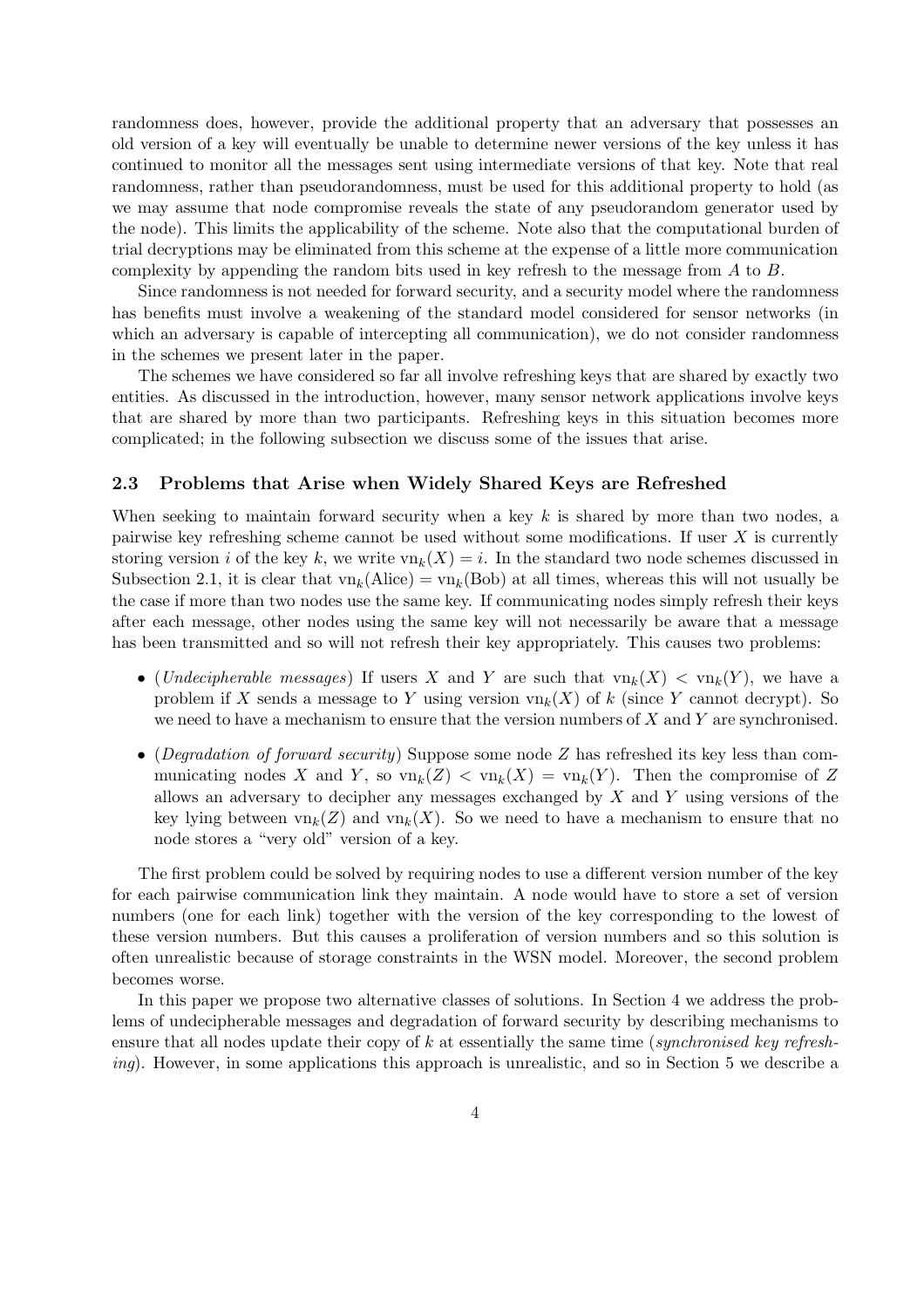method whereby a pair of communicating nodes determines which version number of the key to use (asynchronous key refreshing, addressing the first problem) and then describe several mechanisms to ensure that no node stores a low version number of a key (key resynchronisation, addressing the second problem). First, however, we discuss several applications for sensor networks. These give rise to five categories of network environment, in which our different schemes are appropriate.

## 3 Sensor Network Environments and Applications

The vast array of applications that have been proposed for WSNs leads to networks with widely varying properties. In order to provide a context for the key refreshing schemes we propose in this paper, we consider five distinct sensor network application environments. The differing characteristics of these situations mean that the most appropriate method of key refreshing varies between examples. Here we describe these environments, and give examples of possible applications for which they are appropriate.

- 1. (Synchronised clocks) In many applications, the nodes in the network have synchronised clocks. As discussed in Römer *et al.* [12], clock synchronisation comes at a cost. However, in networks where it is provided for the purposes of the application, we can exploit clock synchronisation for performing key refreshing. Examples of applications for which clock synchronisation is necessary include an intruder detection system in which records of events are timestamped by individual sensors, or a system for monitoring volcanic activity in which the network is used to provide a global picture of a volcano's behaviour at a given time.
- 2. (Frequent flooding) Many environments do not require nodes to have synchronised clocks, but frequent flooding of messages through the network should take place. This might be the case, for example, in a disaster recovery scenario in which sensors attached to medical personnel flood real-time updates on their status to others in the area.
- 3. (Infrequent network-wide events) Some applications call for networks in which synchronised clocks and regular flooding are not present, but in which there is an occasional event that can be detected by the entire network. For example, the data sink could consist of a helicopter that flies over the network occasionally and broadcasts a request to retrieve data to the entire network. In some applications an infrequent flooding of the network might take place (for example, an intruder detection system in a warehouse might be armed or disarmed by a flooded message that is triggered by the locking or unlocking of a door).
- 4. (Infrequent local events) Our fourth category consists of networks in which no global events occur with sufficient frequency or regularity and no regular flooding takes place, but whose communication capacity can support an occasional flooded message. This is the case in networks measuring events that occur locally, and in which there is a low amount of (mostly local) communication between nodes.
- 5. (Regular disconnection) The final network environment that we address consists of networks that have a high likelihood of becoming disconnected, but in which the separate components continue functioning independently until the network is later reconnected. This might occur in sparse networks in which nodes are sited at the very edge of their communication capacities, or networks in which clusters of nodes are associated with moving objects, such as vehicles.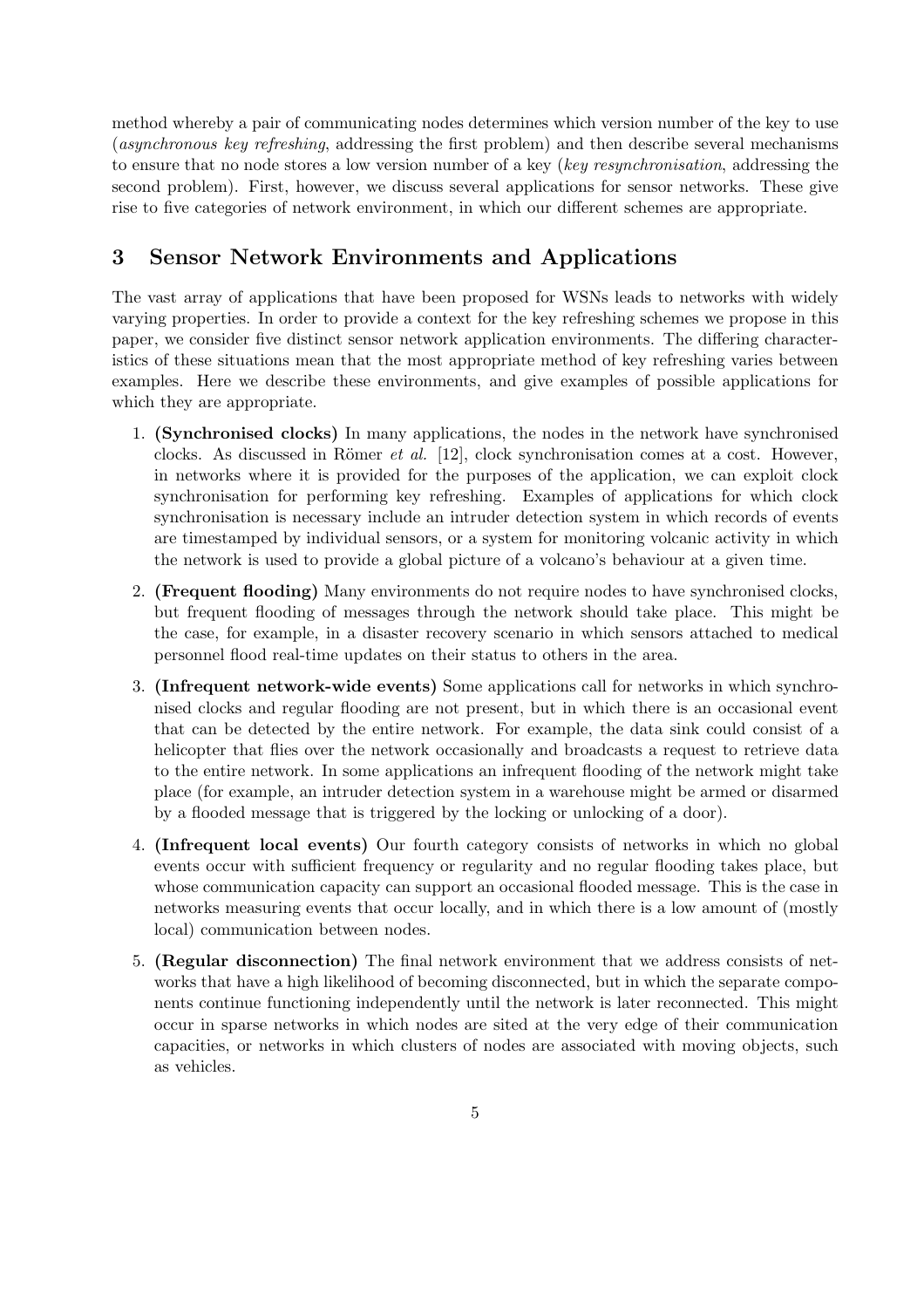## 4 Schemes to Synchronise Key Refreshing

This section contains two schemes that can be used to synchronise key refreshing throughout a network; they can be applied in the first two application environments respectively. The schemes can either be used to refresh a fixed key from the keypool, or a subset of keys.

### 4.1 Synchronous Event-Driven Key Refreshing

The simplest means of maintaining sychronicity of key version numbers is:

Scheme 1. (Event-driven refreshing) Nodes refresh their keys in response to some event that can be observed by the whole network.

In our first application scenario, in which nodes have synchronised clocks, the network can simply refresh their keys every five minutes, say, thus providing forward security for messages more than five minutes old. Alternatively, if nodes are capable of detecting some network-wide event that happens with sufficient frequency, then they can refresh their keys every time such an event is detected, thus removing the requirement that their internal clocks be strictly synchronised. Finally, in networks possessing a base station capable of broadcasting directly to each node, the base station can simply send regular messages prompting the nodes to refresh their keys.

This scheme is very desirable in that there are no communication overheads. The existence of a suitable network-wide event is a strong (but widely satisfied) requirement: the more complex schemes discussed in subsequent sections are intended to be used when this requirement is not met.

### 4.2 Flooded Refreshing

Another solution to the problem of version number synchronisation is for a node to flood a key refresh signal throughout the network each time a key needs to be refreshed. The resulting communication overhead makes this infeasible in many instances; however, in our second scenario where much of the traffic involves messages being flooded throughout the entire network, the refresh signal can be 'piggy-backed' onto a flooded message. Each such flood then acts as a signal for all keys to be updated (hence the same version number is maintained for each key). The following scheme illustrates how this can be carried out, taking into account the fact that the flooding of separate messages may be simultaneously initiated at differing points of the network. The only communication overhead associated with refreshing in this manner is the need to append the version number to the encrypted message. (Even this overhead could be eliminated at the cost of nodes potentially having to perform several trial decryptions to determine the correct version number.)

#### Scheme 2. (Flooded refreshing)

- 1. Before initiating the flooding of a message, a node first updates all its keys. It then encrypts the message under the new version of its keys before broadcasting it.
- 2. A node X receiving a flooded message encrypted with a version  $i > \text{vn}_k(X)$  of key k must update k in order to decrypt the message; it similarly updates the rest of its keys, then encrypts the message under these new versions before forwarding it. (Note that a node only forwards each message once; if it receives additional copies of the same message it simply ignores them.)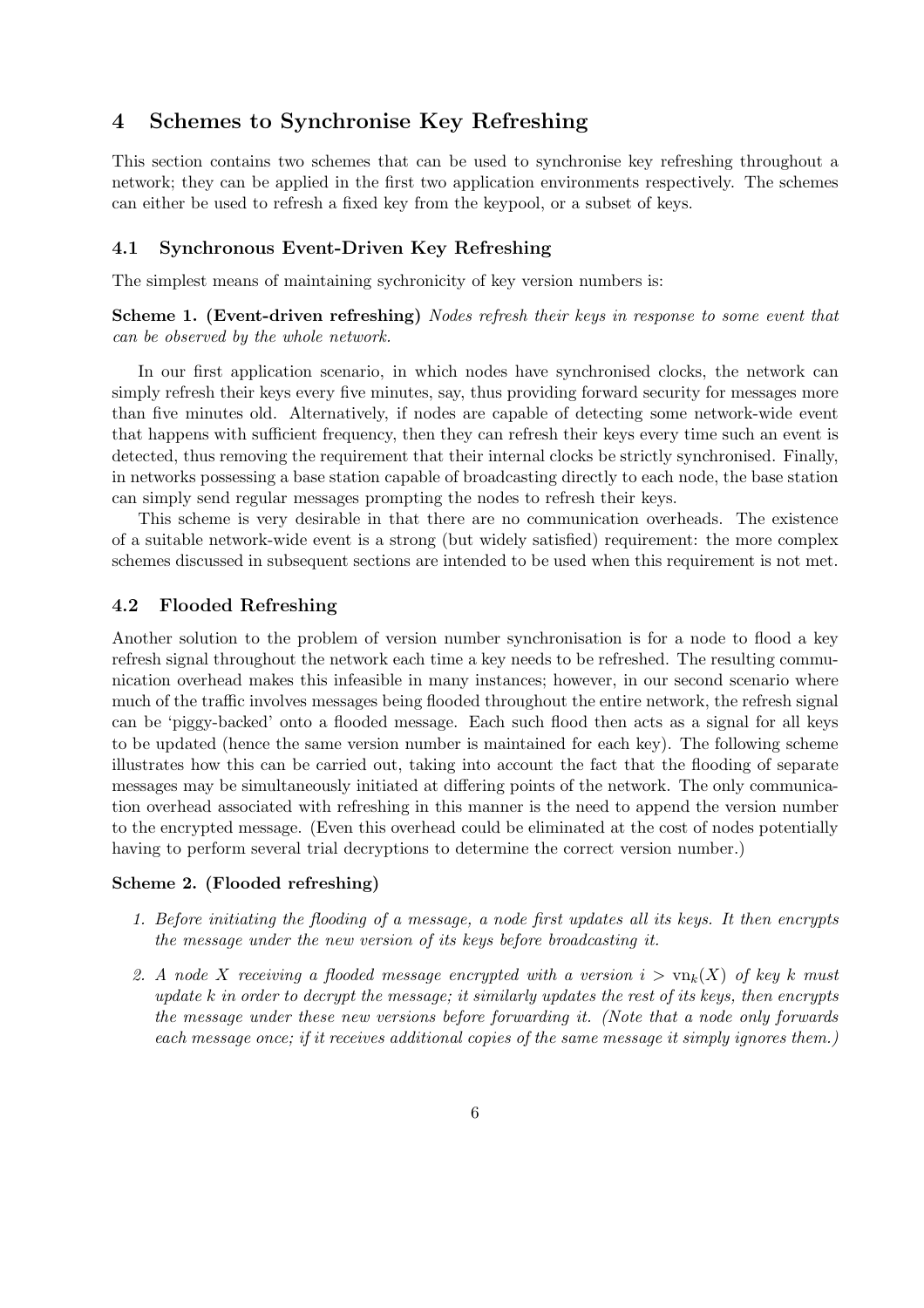3. A node keeps a particular version of its keys until after it has broadcast a message using a higher version number. If a node receives several messages encrypted with different version numbers before it is able to forward them, it encrypts all the messages using the highest of these version numbers before rebroadcasting them. Once the messages have been sent it deletes all older versions of its keys.

This scheme ensures that nodes only have to store multiple versions of the same key for the brief time between receiving a message and rebroadcasting it. If we assume that the media access control employed by the WSN prevents two neighbouring nodes from broadcasting simultaneously, then this manner of key updating prevents problems arising from nodes needing to use old versions of keys that they have already deleted. (Note that because of the small distances involved, we suppose that a message sent directly to a node by its neighbour is received instantaneously.)

Theorem 4.1. If synchronous key refreshing is performed using Scheme 2 then no node receives a message encrypted with a version of a key that it has already deleted.

*Proof.* Suppose a node A receives a message m rebroadcast by a neighbouring node B encrypted with version  $\text{vn}_k(B)$  of a key k possessed by A. Then A has version  $\text{vn}_k(A)$ , and  $\text{vn}_k(A) \leq$  $\text{vn}_k(B)$ , unless A has already rebroadcast some message using a version number higher than  $\text{vn}_k(B)$ . However, in that case, A's neighbour B would have received that message prior to sending  $m$ , and thus  $vn_k(B) \geq vn_k(A)$ , which is a contradiction. П

In environments where a significant proportion of communication is local, Scheme 2 would incur an undesirable communication overhead. So we need to find schemes that flood the network less frequently.

## 5 The Asynchronous Case

The synchronous schemes discussed in Section 4 all have the advantage of ensuring that nodes sharing a given key maintain the same numbered version of that key. In our last three network environments, however, there are no sufficiently frequent network-wide events that would enable these schemes to be employed. In Subsection 5.1, we discuss an asynchronous scheme that can be used in these environments. The nature of the scheme means that we need to resynchronise the version numbers across the network occasionally, to prevent undue degradation of forward security. Subsections 5.2, 5.3 and 5.4 discuss methods for resynchronisation appropriate in environments 3, 4 and 5 respectively.

### 5.1 Asynchronous key refreshing

A simple method of asynchronous key refreshing, in which different nodes refresh their keys at different rates, is described as follows:

#### Scheme 3. (Message-driven refreshing)

- 1. When two neighbouring nodes X and Y want to communicate using key k, X sends  $\text{vn}_k(X)$ to Y and Y sends  $\text{vn}_k(Y)$  to X.
- 2. X and Y each compute

$$
newvn = 1 + \max\{vn_k(X), vn_k(Y)\}.
$$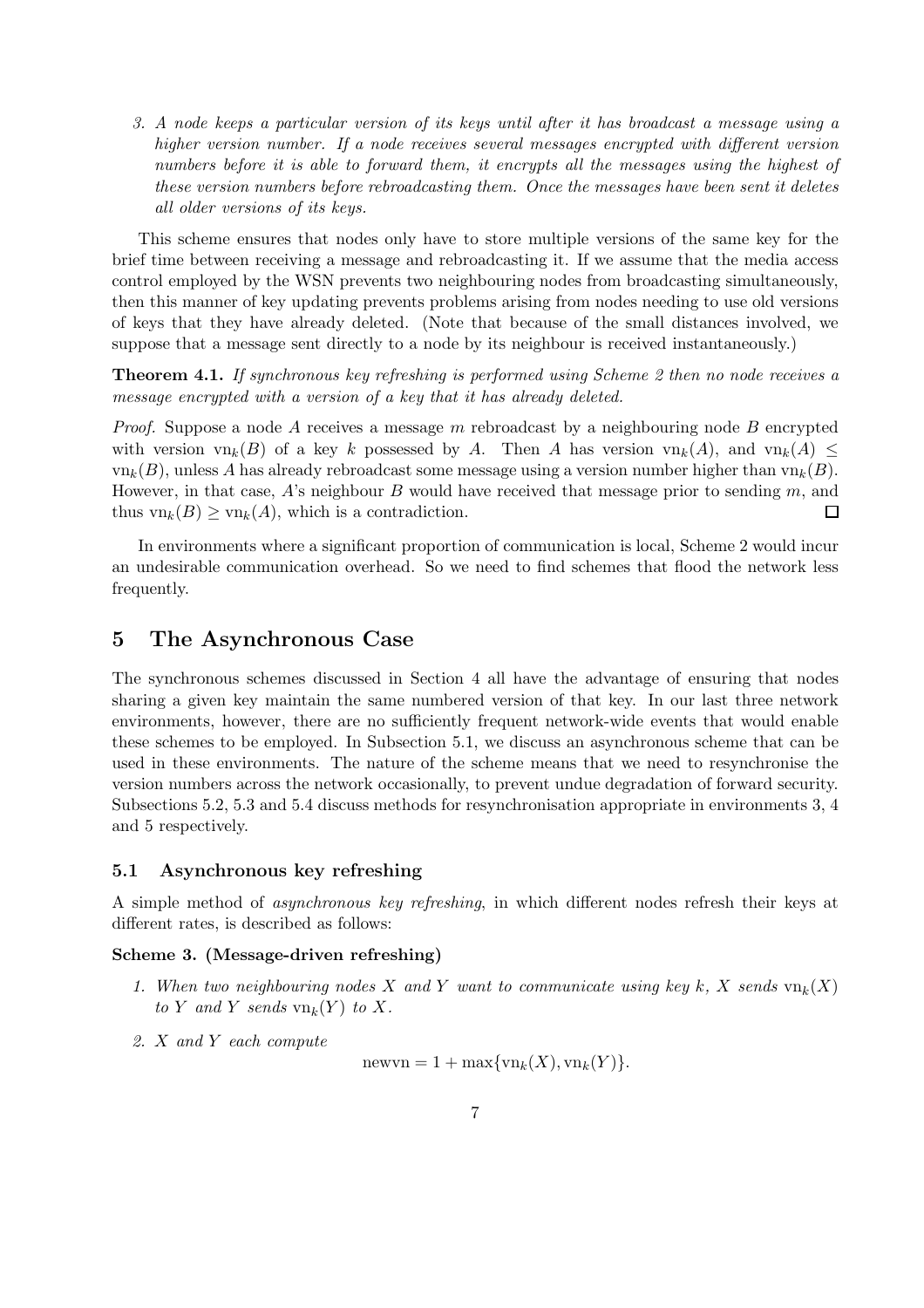3. X and Y each update their copy of k by applying f an appropriate number of times, so that

$$
\operatorname{vn}_k(X) = \operatorname{vn}_k(Y) = \text{newvn}.
$$

Then they use the updated key k to encrypt any information they wish to send to each other.

This scheme works well if all the nodes are more-or-less equally active, and hence update k at similar rate<sup>1</sup>. Even so, it is still possible that relatively inactive nodes do not update  $k$  very often. Thus, to avoid the degradation of forward security, a resynchronisation scheme must be deployed. Again, the method employed will depend on the network environment: we now discuss some possible methods.

### 5.2 Periodic Resynchronisation

The third category of networks discussed in Section 3 consists of those that experience regular events (such as a helicopter fly-past) that would be suitable for event-based key refreshing except that they do not happen with sufficient frequency. In such a context, the asynchronous refreshing Scheme 3 can be applied, but with the version numbers held by nodes being resynchronised each time the infrequent event is observed. A simple resynchronisation scheme requires all nodes to update their keys to a pre-specified version number upon detection of the event. For example, the  $j<sup>th</sup>$  occurrence of the regular event could trigger each node to update their version number to the value  $100j$  (assuming that no node will transmit more than 100 times between events). Thus less active nodes will "catch up" with highly active nodes once a day, maintaining some level of sychronicity on a regular basis. This technique is suitable as long as the amount of traffic likely to occur between consecutive occurrences of the event in question does not vary greatly and can be reasonably estimated. It has the advantage of incurring no communication overheads.

### 5.3 Resynchronisation by a flood

In applications where there are no network-wide events and the network can only support occasional flooding (see our fourth environment), a flooding technique could be used for resynchronisation rather than key refresh. So whenever a node has refreshed its key 100 times (say), it uses the flooded key refresh scheme from Section 4 to flood the network with a message requiring all nodes to update their keys to its version number. Flooding places an extra communication burden on the network, but this can be made manageable since the frequency of the floods is much lower than the frequency of key refresh operations. This scheme trades a degradation of forward security for an improvement in communication complexity.

### 5.4 Resynchronisation via a Leader Election

A third approach towards resynchronising keys in the absence of an appropriate network-wide event would be to periodically execute a protocol to resynchronise the network, by determining which node has the highest version number of a key  $k$ . (This is similar to the *leader election problem* that

 $1$ Due to the broadcast nature of wireless communication, it is also possible for any neighbours of the nodes involved in this exchange to learn the version number reached and refresh their own keys if necessary.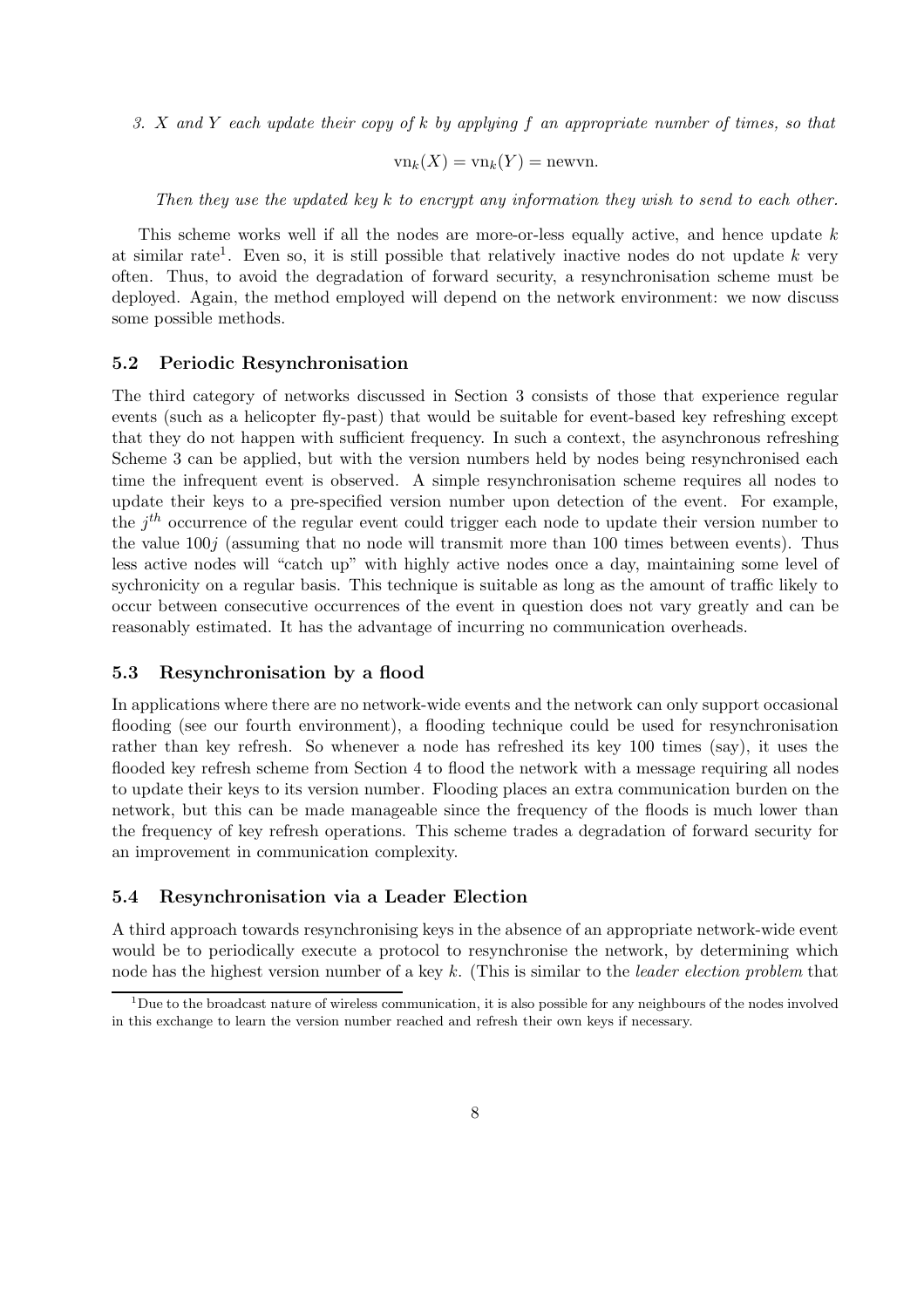is studied in distributed systems.) Then every node would update their keys to this version<sup>2</sup>. This technique is useful in the fifth application environment of Section 3, in which the network may be temporarily disconnected. If the amount of traffic in each component varies then the key versions possessed by nodes in different components will differ. In order to resynchronise these versions once the components are reconnected, it will be necessary to excute a protocol of this nature.

There is a large literature describing algorithms for leader election in different settings. For our purposes, a variation of the algorithms described in Peleg [10] is appropriate, and we describe this algorithm below (Algorithm 1). This approach to resynchronisation is appropriate in situations when the network needs to run a protocol to establish some of its global properties (such as the shortest path to a sink node) in cases when the network is dynamic.

The algorithm has time complexity  $O(D)$  and message complexity  $O(DE)$ , where D is the diameter of the network and  $E$  is the number of edges in the network. We describe an algorithm for leader election that can be initiated by any node  $x$ . The algorithm does not require that message transmissions be synchronised. The number of rounds (or pulses) is determined by the maximum distance of a node from the initiating node  $x$ , which we denote by **dmax**. The value of **dmax** does not have to be known ahead of time; indeed, the algorithm will compute it. We do not require that nodes have any knowledge of the structure of the network, except for the requirement that every node is assumed to know who all of its neighbours are. Note that if two nodes initiate the protocol simultaneously, it is easy to avoid any resulting conflicts by enforcing a standard rule for deciding which algorithm to drop.

Every node  $i$  has a value  $v_i$ ; at the end of the algorithm, every node should know the value

$$
\mathsf{vmax} = \max\{v_i\}.
$$

In this algorithm, nodes broadcast tuples of the form  $(s, y, d, v)$ , whose components are defined as follows:

- s is the node who is broadcasting the tuple,  $(s = 0$  denotes a termination condition for the algorithm)
- y is the node at maximum distance (which is denoted by d) from the initiating node x, according to the current knowledge of s,
- $v$  is the value of vmax, according to the current knowledge of  $s$ .

## Algorithm 1.

- 1. The first time node s receives a broadcast from any of its neighbours, it increments d by one and specifies itself as the node of maximum distance from  $x$ . It sets the value of v to be the maximum of  $v_s$  and the received value of v, then it broadcasts the tuple  $(s, s, d, v)$ . This represents the first pulse for node s.
- 2. In subsequent pulses, the node s waits until it receives broadcasts from all of its neighbours (subsequent to its last broadcast). Then it updates d and v (and y, if necessary) based on the most recent set of tuples received, and broadcasts an updated tuple.

 $2^2$ In general, it is not necessary for the refreshing of two distinct keys to be synchronised. For the sort of applications we are considering, however, it simplifies matters if all keys are refreshed at the same time. In particular this avoids any problems arising when the set of nodes that share a given key is disconnected.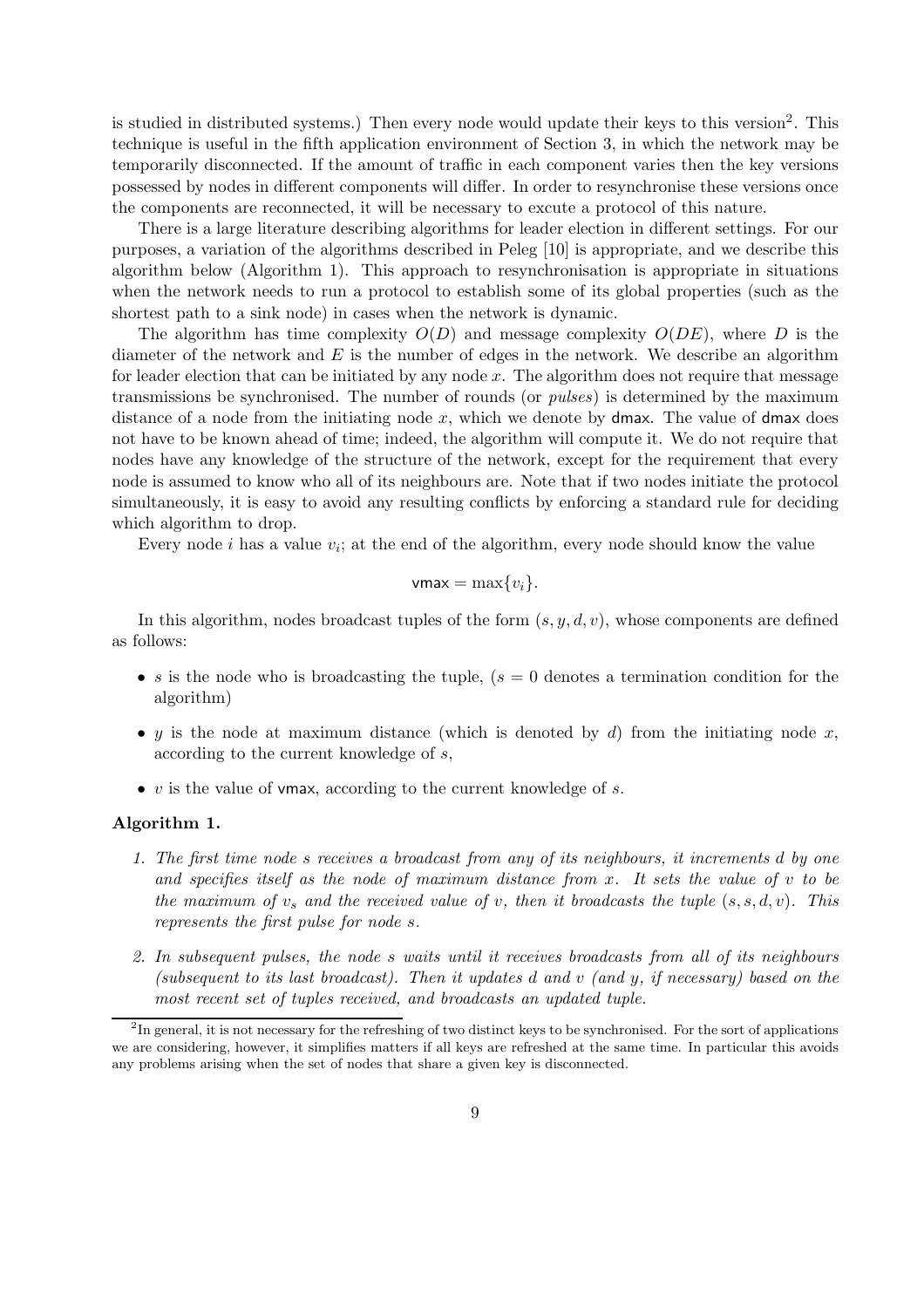

Figure 1: A network in which the nodes possess different versions of a key

- 3. The initialising node x terminates the algorithm once there are two consecutive pulses in which the maximum received d-value does not change. This allows x to conclude that it has received information from every other node. It broadcasts the terminating condition  $(s = 0)$ in the form of the tuple  $(0, y, d, v)$  in which  $d =$  dmax,  $v =$  vmax, and y has distance dmax from  $x$ .
- 4. Whenever a node receives a broadcasted tuple with  $s = 0$ , it rebroadcasts this tuple and terminates.

Algorithm 1 can be used in conjunction with our asynchronous key refreshing scheme (Scheme 3). As it requires a substantial amount of communication between nodes it is perhaps most useful when performed occasionally, in response to a change in network conditions. For example, in the context of our fifth application environment, if the network becomes disconnected then Algorithm 1 can be applied in order to resynchronise key version numbers once connectivity is restored. We now give an example that demonstrates its behaviour.

Example 1. We present an example illustrating Algorithm 1. We use the graph in vertex set  $\{1,\ldots, 6\}$  with edges 12, 15, 23, 24, 25, 34, 46 (Figure 1). The values stored in the nodes are  $v_1 = 8$ ,  $v_2 = 6$ ,  $v_3 = 17$ ,  $v_4 = 11$ ,  $v_1 = 12$ ,  $v_1 = 17$ , and the initialising node is  $x = 1$ .

The tuples that will be broadcast during the execution of the algorithm are shown in Table 1. During the first pulse node 1 broadcasts the tuple  $(1, 1, 0, 8)$  to initiate the algorithm. This is received by its neighbours, nodes 2 and 5. Node 2 has a lower version number than node 1, so it broadcasts the tuple  $(2, 2, 1, 8)$ . The first 2 denotes that the tuple is being sent by node 2, the second 2 and the 1 indicate that node 2 is at distance 1 from the initiating node, and that as yet it does not know of any nodes located further away. The 8 is the highest version number that node 2 has encountered so far. Similarly, during this second pulse node 5 broadcasts  $(5, 5, 1, 12)$  to indicate that it is at distance 1 from node 1, including its own value for  $v$  as it is higher than that of node 1. This process continues until node 1 has received tuples with  $d = 3$  in two consecutive pulses. Node 1 now knows that node 6 is the farthest node, and that the highest version number in the network is 17. It thus broadcasts the termination message  $(0, 6, 3, 17)$ , which is then rebroadcast by the other nodes in the network, until all nodes have received and rebroadcast this message.

## 6 Discussion

We have seen that the behaviour of a key refreshing scheme depends on the network environment in which it is to be applied. In Table 2 we summarise the properties of the schemes we have proposed for key refreshing and resynchronisation, as well as prior schemes appearing in the literature. The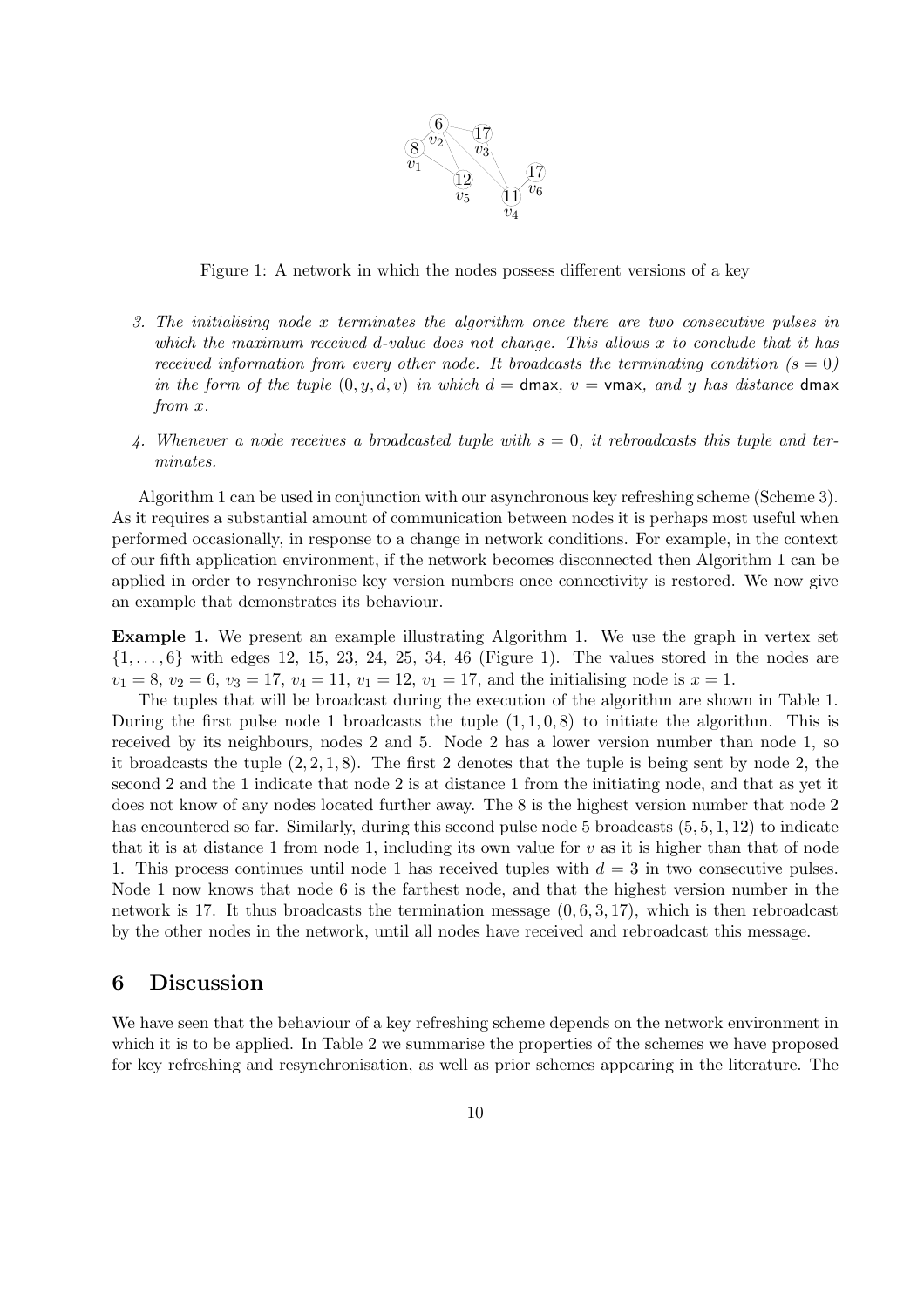|         | $\mathbf{1}$  | $\overline{2}$ | $\overline{3}$             | $\overline{4}$          | $\overline{5}$ | $\overline{6}$ |
|---------|---------------|----------------|----------------------------|-------------------------|----------------|----------------|
| send    | (1, 1, 0, 8)  |                |                            |                         |                |                |
| receive |               | (1, 1, 0, 8)   |                            |                         | (1, 1, 0, 8)   |                |
| send    |               | (2, 2, 1, 8)   |                            |                         | (5, 5, 1, 12)  |                |
| receive | (2, 2, 1, 8)  | (5, 5, 1, 12)  | (2, 2, 1, 8)               | (2, 2, 1, 8)            | (2, 2, 1, 8)   |                |
|         | (5, 5, 1, 12) |                |                            |                         |                |                |
| send    | (1, 2, 1, 12) |                | (3,3,2,17)                 | (4, 4, 2, 11)           |                |                |
| receive |               | (1, 2, 1, 12)  | (4, 4, 2, 11)              | (3,3,2,17)              | (1, 2, 1, 12)  | (4, 4, 2, 11)  |
|         |               | (3, 3, 2, 17)  |                            |                         |                |                |
|         |               | (4, 4, 2, 11)  |                            |                         |                |                |
| send    |               | (2,3,2,17)     |                            |                         | (5, 2, 1, 12)  | (6, 6, 3, 11)  |
| receive | (2, 3, 2, 17) | (5, 2, 1, 12)  | (2, 3, 2, 17)              | (2, 3, 2, 17)           | (2, 3, 2, 17)  |                |
|         | (5, 2, 1, 12) |                |                            | (6, 6, 3, 11)           |                |                |
| send    | (1, 3, 2, 17) |                | (3,3,2,17)                 | (4, 6, 3, 17)           |                |                |
| receive |               | (1, 3, 2, 17)  | (4, 6, 3, 17)              | (3, 3, 2, 17)           | (1, 3, 2, 17)  | (4, 6, 3, 17)  |
|         |               | (3, 3, 2, 17)  |                            |                         |                |                |
|         |               | (4, 6, 3, 17)  |                            |                         |                |                |
| send    |               | (2, 6, 3, 17)  |                            |                         | (5,3,2,17)     | (6, 6, 3, 17)  |
| receive | (2, 6, 3, 17) | (5, 3, 2, 17)  | $(2, 6, 3, 1\overline{7})$ | (2, 6, 3, 17)           | (2, 6, 3, 17)  |                |
|         | (5, 3, 2, 17) |                |                            | (6, 6, 3, 17)           |                |                |
| send    | (1, 6, 3, 17) |                | (3, 6, 3, 17)              | (4, 6, 3, 17)           |                |                |
| receive |               | (1, 6, 3, 17)  | (4, 6, 3, 17)              | $\overline{(3,6,3,17)}$ | (1, 6, 3, 17)  | (4, 6, 3, 17)  |
|         |               | (3, 6, 3, 17)  |                            |                         |                |                |
|         |               | (4, 6, 3, 17)  |                            |                         |                |                |
| send    |               | (2,6,3,17)     |                            |                         | (5, 6, 3, 17)  | (6, 6, 3, 17)  |
| receive | (2, 6, 3, 17) | (5, 6, 3, 17)  | (2, 6, 3, 17)              | (2, 6, 3, 17)           | (2, 6, 3, 17)  |                |
|         | (5, 6, 3, 17) |                |                            | (6, 6, 3, 17)           |                |                |
| send    | (0,6,3,17)    |                | (3, 6, 3, 17)              | (4, 6, 3, 17)           |                |                |
| receive |               | (0, 6, 3, 17)  | (4, 6, 3, 17)              | $\overline{(3,6,3,17)}$ | (0, 6, 3, 17)  | (4, 6, 3, 17)  |
| send    |               | (0, 6, 3, 17)  |                            |                         | (0, 6, 3, 17)  |                |
| receive |               |                | (0, 6, 3, 17)              | (0, 6, 3, 17)           |                | (0, 6, 3, 17)  |
| send    |               |                | (0, 6, 3, 17)              | (0, 6, 3, 17)           |                |                |
| receive |               |                |                            |                         |                | (0, 6, 3, 17)  |

Table 1: Example of the Leader Election Algorithm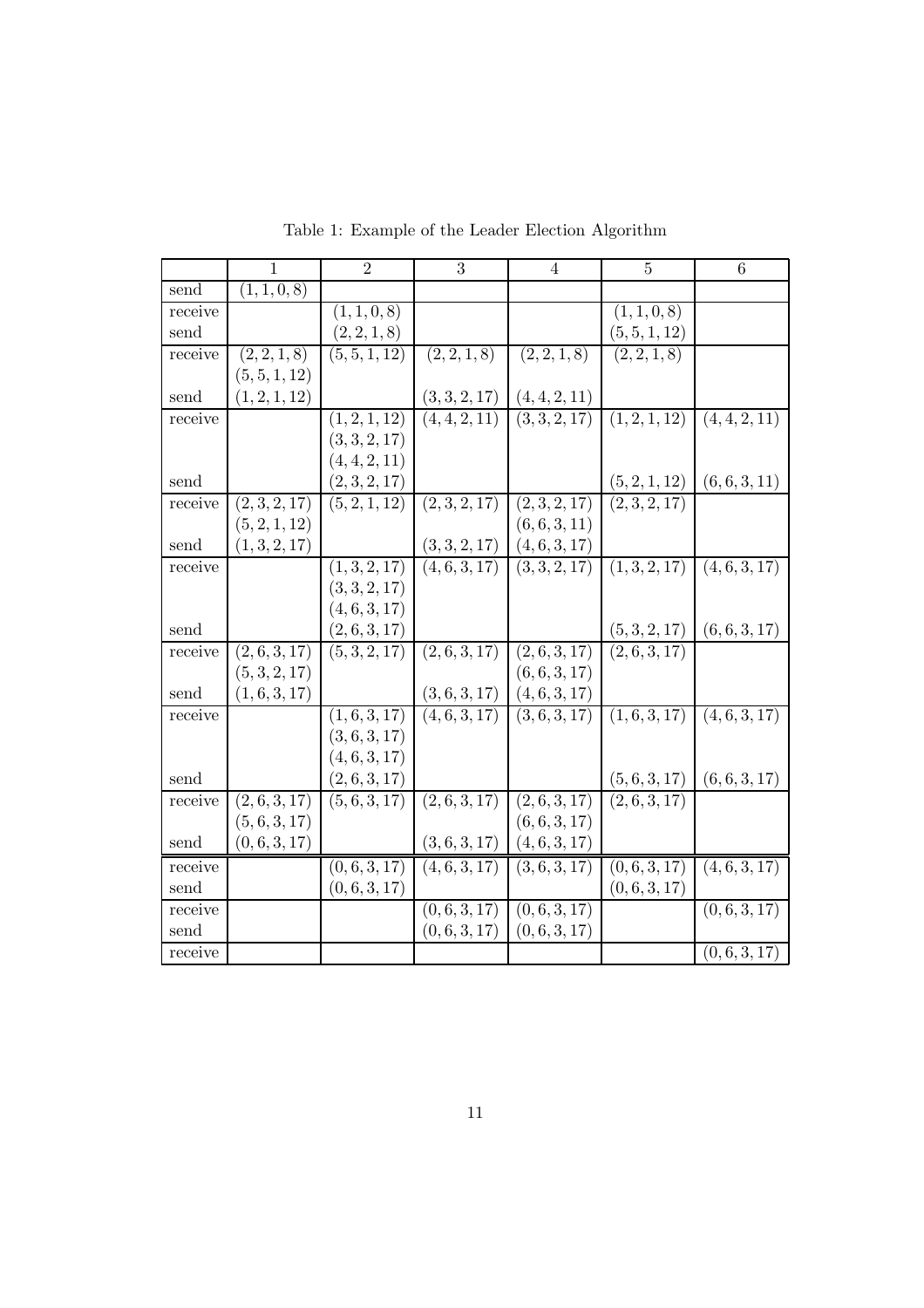| Communication<br><b>Scheme</b>                                                                                                                                                                                                                              |                      | <b>Required Network</b>           | <b>Suitable Application</b>    |  |
|-------------------------------------------------------------------------------------------------------------------------------------------------------------------------------------------------------------------------------------------------------------|----------------------|-----------------------------------|--------------------------------|--|
|                                                                                                                                                                                                                                                             | Overhead             | Properties                        | <b>Environments</b>            |  |
| Key Refreshing                                                                                                                                                                                                                                              |                      |                                   |                                |  |
| [9]                                                                                                                                                                                                                                                         |                      | nodes communicate directly with   |                                |  |
|                                                                                                                                                                                                                                                             |                      | the base station                  |                                |  |
| $[6] % \includegraphics[width=0.9\columnwidth]{figures/fig_0a.pdf} \caption{A small number of samples of the corresponding times of the data and the number of samples of the data. The blue lines are the same as in Figure \ref{fig:10}.} \label{fig:10}$ |                      | keys are shared by pairs of nodes |                                |  |
|                                                                                                                                                                                                                                                             |                      |                                   |                                |  |
| 1. Event-driven                                                                                                                                                                                                                                             |                      | frequent occurrence of a network- | synchronised clocks            |  |
|                                                                                                                                                                                                                                                             |                      | wide event                        |                                |  |
| 2. Flooded                                                                                                                                                                                                                                                  | $+vn$                | frequent flooding of messages     | frequent flooding              |  |
|                                                                                                                                                                                                                                                             |                      |                                   |                                |  |
| 3. Message-driven                                                                                                                                                                                                                                           | $2 \times \text{vn}$ |                                   | any                            |  |
| Resynchronisation                                                                                                                                                                                                                                           |                      |                                   |                                |  |
| Periodic                                                                                                                                                                                                                                                    |                      | occasional network-wide event     | infrequent network-wide events |  |
|                                                                                                                                                                                                                                                             |                      |                                   |                                |  |
| Flooded                                                                                                                                                                                                                                                     | O(n)                 | capable of supporting occasional  | infrequent local events        |  |
|                                                                                                                                                                                                                                                             |                      | flooded messages                  |                                |  |
| Leader Election                                                                                                                                                                                                                                             | O(DE)                |                                   | regular disconnection          |  |

Table 2: A comparison of key refreshing and resynchronisation schemes.  $+vn=key$  version number appended to each message;  $x \times \text{vn} = x$  additional transmissions of vn per message; n=number of nodes;  $D=$ diameter of network;  $E=$ number of edges in network graph; for description of applications, see Section 3

first four schemes have the advantage of incurring no communication overheads, although the scheme of [6] does involve a slight computational overhead, due to the need for trial decryptions. In the case of a network where there is pairwise communication with a base station, our eventdriven scheme essentially reduces to the scheme of [9]; however, it is applicable in a wider range of environments, particularly any network where the nodes have synchronised clocks.

The remaining schemes do require extra communication, but are applicable in environments in which the first four schemes cannot be used. In the case of the flooded scheme this overhead is slight, as it is only necessary to append a key version number to each message that is flooded through the network. The final refreshing scheme (message-driven refreshing) is more costly, as two version numbers have to be transmitted before each message is sent. However, it can be used in any network environment, and hence can be employed in networks that do not have the necessary properties for the other schemes to be applied. Similar observations can be made regarding the resynchronisation schemes.

There are several issues concerning key refreshing in a WSN context that merit further research. In some WSNs it is customary to deploy an excess of nodes that then spend part of their time in a 'sleep' state. Such nodes have the potential to degrade forward security if they are asleep through several key refresh events. One solution might be to mandate that nodes refresh their keys numerous times before entering the sleep state, however overall network-wide management of this process requires further investigation. Also, nodes in a WSN have relatively high failure probabilities, whether due to battery exhaustion, destruction, or simple malfunction. It would be interesting to investigate ways of limiting the degradation of forward security due to the results of node failure. Finally, many WSNs have specific topologies (such as hierarchal networks) for which it may be possible to devise dedicated key refreshing schemes that perform more efficiently than the general ones proposed in this paper.